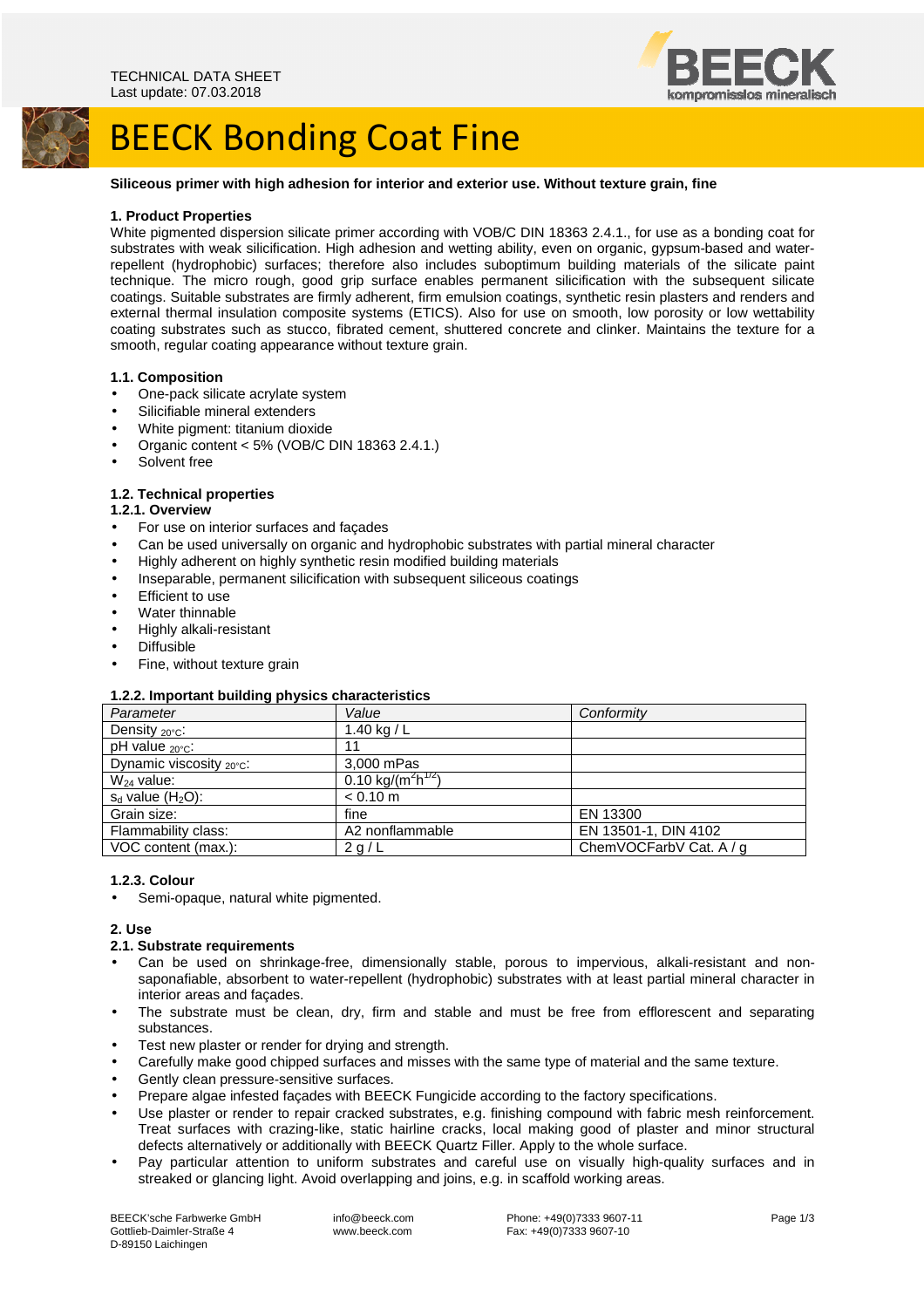

# **BEECK Bonding Coat Fine**

#### **2.2. Brief information on the standard system**

- Clean substrate thoroughly.
- Apply a single primer coat of BEECK Bonding Coat Fine
- On substrates with structural defects, use BEECK Bonding Coat Coarse and / or slurry intermediate coat with BEECK Quartz Filler, especially for hairline cracks.
- Ensure qualified use, substrate suitability and careful preparatory treatment. Try out beforehand on test surface under conditions on site.

#### **2.3. Substrate and preparatory treatment**

• **Lime render/plaster (PI/CSII), lime-cement render/plaster (PII), cement render/plaster (PIII) gypsum plaster/render, plaster stucco:** 

Grind off sinter skin on solid new plaster or render or remove using BEECK Etching Fluid according to the factory specifications. Do not etch gypsum, thin coat renders or plasters or composite material (e.g. ETICS). Stabilise highly absorbent or superficially chalking, however, firm substrates with BEECK MBA-Fixative, thinned with 2 parts water. Repeatedly saturate crumbly substrates, wet-on-wet.

#### • **Calcium silicate masonry, natural stone, brick, ceramics, fibrated cement, concrete:**

Clean thoroughly, check for absorbency, moisture damage and efflorescence (e.g. salt edges, iron salts), make good defective joints and bricks. Preset absorbent substrates with BEECK Fixative, thinned with 2 parts water. Use BEECK MBA-Fixative for water-repellent substrates. If necessary, mechanically roughen the surface of glazed or hard fired ceramic, bricks and clinker. Use high pressure cleaner and BEECK Formwork Oil Remover according to the factory specifications to clean concrete pore-deep and to remove any residual release agent, and then rinse with plenty of clean water. Rinse off formwork release oil thoroughly including in interior areas. Prime fibrated cement on façades with BEECK Silane Primer and BEECK Bonding Coat Fine, due to the risk of water-soluble ingredients and discolouration or stains, always try out on a test area first.

• **Existing coats, synthetic resin plaster or render, external thermal insulation composite systems (ETICS):** 

Clean substrate thoroughly with high-pressure cleaning method and brush down. Remove cracked, less adherent and film-forming old coats as pore-deep as possible. Remove glossy, thermoplastic and high-build coatings, lacquers, latex and oil-based paints as pore deep as possible by blasting, grinding or stripping. Check the adhesion and firmness of remaining coatings, if necessary sand or grind until matt. Completely wash off distempers and tempera paints. Clean firmly adhering matt coatings, plasters and renders. Prepare algae infested surfaces with BEECK Fungicide according to the factory specifications. Prime absorbent, chalking and crumbling surfaces with BEECK MBA-Fixative, thinned with 2 parts water. Apply BEECK Bonding Coat Fine to the whole surface as a highly adherent, white pigmented primer coat. In case of hairline cracks or minor structural defects, treat the whole surface of the façade with BEECK Quartz Filler. Information on façade cleaning: As synthetic resin renders swell if they absorb water and are slow to dry again, allow for sufficiently long waiting periods between cleaning and coating. Gently clean pressuresensitive surfaces (ETICS).

- **Unsuitable substrates** are horizontal weathered, less stable, efflorescent and non alkali-resistant substrates such as wood-based materials (MDF, OSB) and clay or loam. Also, thermoplastics as well as old, non-firm, glossy and plastoelastic coatings. Always try out on a test area of critical and unknown substrates and old existing coatings and test their adhesion.
- **Defective substrates** require a differentiated approach. Apply renovation render to damp, salt-contaminated surfaces, basement walls and base areas.

#### **2.4. Application instructions**

#### **2.4.1. General information**

Check substrate suitability as required (see 2.1 and 2.3). Pay particular attention to the absorbency, strength and texture of the respective substrate. Try out on a test area before using on unknown and critical substrates. Ensure that the product is used by qualified persons only.

- Carefully cover surfaces which are not to be treated especially glass, ceramics, window sills, expansion joints, lacquer and anodic coatings – and protect them from splashes.
- Provide personal protective equipment.
- Stir BEECK Bonding Coat Fine uniformly with a powered mixing paddle before use.
- Make BEECK Bonding Coat Fine optimally coatable on absorbent and rough substrates by adding approx. 5 % water.
- Always use containers of product from the same production batch to coat self-contained areas.
- Ensure sufficient qualified workers and a smooth, uninterrupted coating process.
- Do not use in wet conditions, if there is a risk of frost, on hot surfaces or in the blazing sun.
- Minimum application temperature: +8°C
- Drying time: at least 8 hours per coat

BEECK'sche Farbwerke GmbH Gottlieb-Daimler-Straße 4 D-89150 Laichingen

 info@beeck.com www.beeck.com

 Phone: +49(0)7333 9607-11 Fax: +49(0)7333 9607-10

Page 2/3